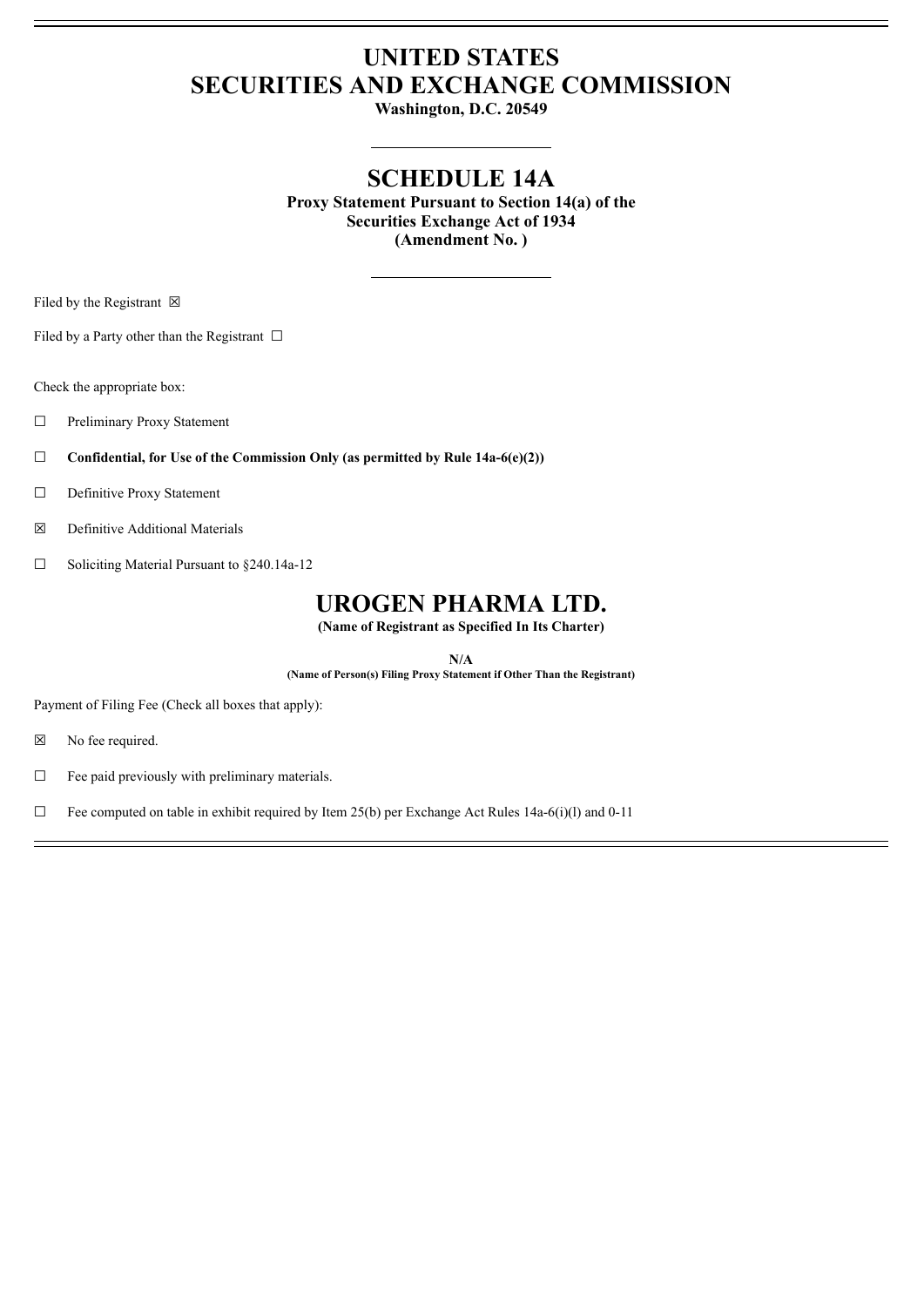

#### **UROGEN PHARMA LTD.**

400 Alexander Park Drive, Princeton, New Jersey 08540

#### **SUPPLEMENT TO PROXY STATEMENT FOR THE ANNUAL MEETING OF SHAREHOLDERS To Be Held On Wednesday, June 8, 2022**

Dear Shareholder:

This proxy statement supplement, dated May 17, 2022 (this "Supplement"), supplements the definitive proxy statement on Schedule 14A of UroGen Pharma Ltd., a corporation organized under the laws of the State of Israel (the "Company"), dated May 2, 2022 (the "Proxy Statement"), for the Annual Meeting of Shareholders of the Company to be held on Wednesday, June 8, 2022 at 10:00 a.m., Eastern Time.

This Supplement (A) updates the 2021 Summary Compensation Table under the "Executive Compensation" section of the Proxy Statement to (i) reflect corrections to the 2021 annual performance bonus amounts listed for each of the Company's named executive officers under the "Non-Equity Incentive Plan Compensation" column (the "2021 Performance Bonuses"), (ii) add 2021 discretionary bonuses under the "Bonus" column in the amount of \$30,000 for both Molly Henderson, our former Chief Financial Officer, and Jason Smith, our General Counsel and Chief Compliance Officer, which discretionary bonuses were inadvertently omitted, and update the corresponding footnote (1) accordingly, and (iii) update the amounts in the "Total" column for 2021 to reflect the foregoing changes, and (B) updates the "Pay Ratio Disclosure" under the "Executive Compensation" section of the Proxy Statement to give effect to the updated total compensation earned by Elizabeth Barret, our President and Chief Executive Officer, in 2021 (the updates described in the foregoing clauses (A) and (B) collectively, the "Updates").

The 2021 Performance Bonuses were reflected correctly within the narrative disclosure of the "Executive Compensation" section of the Proxy Statement.

### **THIS SUPPLEMENT SHOULD BE READ IN CONJUNCTION WITH THE PROXY STATEMENT.**

### **EXCEPT AS SPECIFICALLY SUPPLEMENTED BY THE INFORMATION CONTAINED HEREIN, THIS SUPPLEMENT DOES NOT MODIFY ANY OTHER INFORMATION SET FORTH IN THE PROXY STATEMENT.**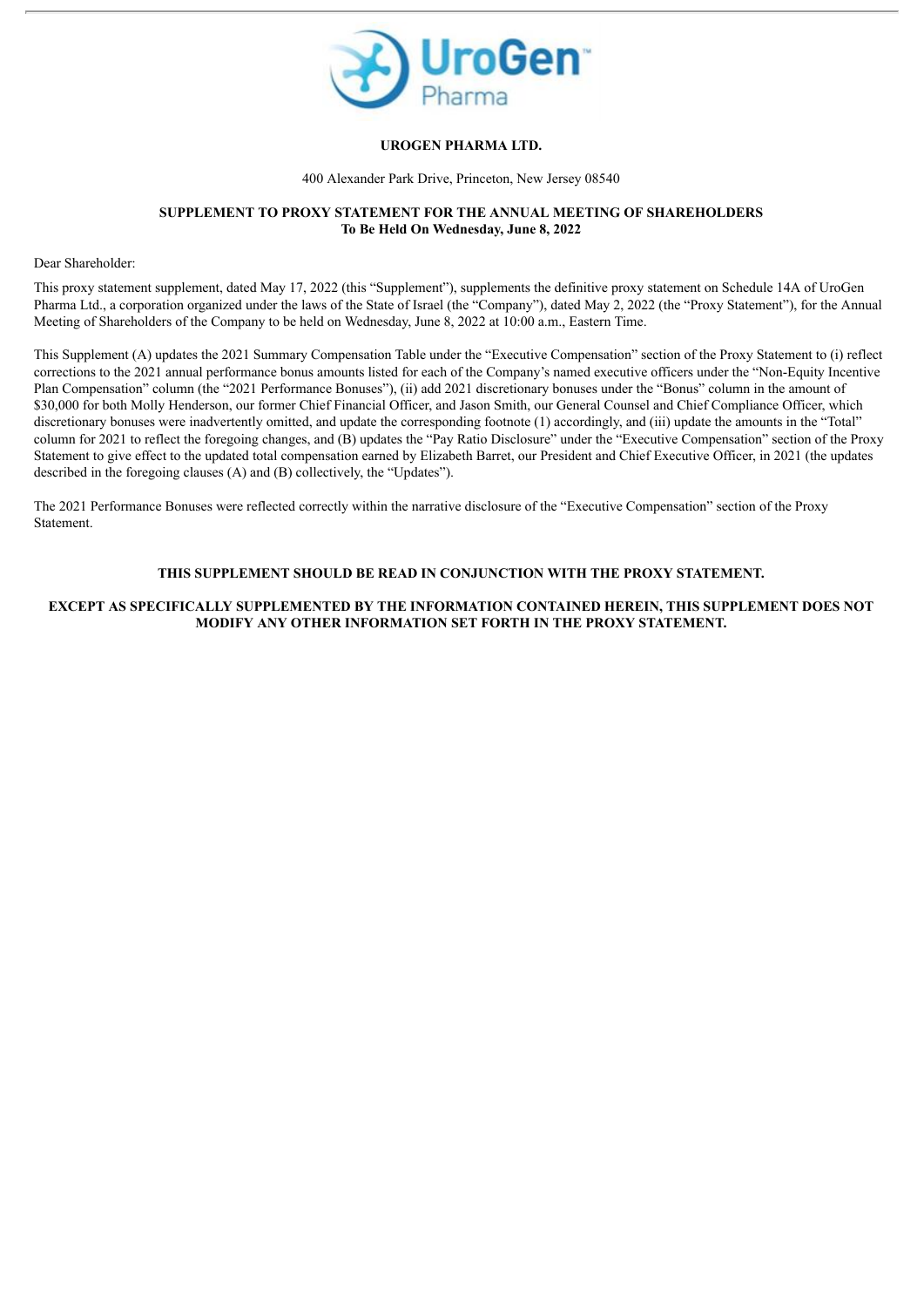#### **EXECUTIVE COMPENSATION**

#### **2021 Summary Compensation Table**

The following table sets forth all of the compensation awarded to, earned by or paid to our named executive officers during the fiscal years presented below.

| <b>Name and Principal</b><br><b>Position</b><br>Elizabeth Barrett | Year<br>2021 | <b>Salary</b><br>(S)<br>739,025 | <b>Bonus</b><br>$($ \$) $(1)$ | <b>Stock</b><br>Awards<br>$(S)$ (2)<br>882,800 | Option<br>Awards<br>$($ S $)$ $($ 3 $)$<br>2,230,095 | <b>Non-Equity</b><br>Incentive<br>Plan<br>Compensation<br>$($ S $)$ $(4)$<br>315,618 | All Other<br>Compensation<br>$(S)$ (5)<br>45,128 | Total (\$)<br>4,212,666 |
|-------------------------------------------------------------------|--------------|---------------------------------|-------------------------------|------------------------------------------------|------------------------------------------------------|--------------------------------------------------------------------------------------|--------------------------------------------------|-------------------------|
| Chief Executive Officer                                           | 2020         | 636,987                         |                               | 441,150                                        | 876.164                                              | 468,650                                                                              | 43,716                                           | 2,466,667               |
|                                                                   | 2019         | 694.697                         | 300,000                       | 15,082,782                                     | 8,979,216                                            | 840,000                                                                              | 4,128                                            | 25,900,823              |
| Molly Henderson                                                   | 2021         | 434,113                         | 30,000                        | 44.140                                         | 267,023                                              | 184,848                                                                              | 59,782                                           | 1,019,907               |
| Former Chief Financial Officer (6)                                | 2020         | 94,269                          | 100,000                       | 294,900                                        | 787,994                                              | 69,875                                                                               | 15,192                                           | 1,362,230               |
| Mark Schoenberg                                                   | 2021         | 284.907                         | $\overbrace{\hspace{15em}}$   | 132.420                                        | 312,213                                              | 191,250                                                                              | 1,398                                            | 922,188                 |
| Chief Medical Officer                                             | 2020         | 185.026                         | $\hspace{0.05cm}$             | 176,460                                        | 92,055                                               | 293,150                                                                              | 1,767                                            | 948,458                 |
|                                                                   | 2019         | 205,000                         |                               | 106,250                                        | 218,054                                              | 270,000                                                                              | 1,604                                            | 800,908                 |
| Jason Smith                                                       | 2021         | 429,260                         | 30,000                        | 55,175                                         | 296,758                                              | 182,798                                                                              | 64,680                                           | 1,058,671               |
| General Counsel and Chief Compliance Officer (7)                  | 2020         | 126,930                         | 100,000                       | 491,500                                        | 785,242                                              | 92,083                                                                               | 19,518                                           | 1,615,273               |

(1) The amounts reported in this column represent commencement bonuses for Ms. Barrett in 2019, Ms. Henderson in 2020 and Mr. Smith in 2020, and one-time discretionary bonuses for Ms. Henderson in 2021 and Mr. Smith in 2021.

(2) Represents the aggregate grant-date fair value of the restricted stock units awarded to the named executive officer for the applicable year, calculated in accordance with ASC Topic 718 and does not take into account estimated forfeitures, which value is based on the closing market price of our ordinary shares on the date of grant.

- (3) Represents the aggregate grant-date fair value of the stock options awarded to the named executive officer for the applicable year, calculated in accordance with ASC Topic 718, and does not take into account estimated forfeitures related to service-based conditions. The assumptions used in the calculation of these amounts are included in our Annual Report on Form 10-K for the year ended December 31, 2021, filed with the SEC on March 21, 2022.
- (4) For more information, see "—Annual Performance Bonus" above.
- (5) The amounts reported in this column for 2019 represent the value of company paid life insurance. Amounts in 2020 and 2021 represent the value of company paid life insurance, company contribution to 401(k) plans and other company paid health, dental and disability insurance premiums. (6) Ms. Henderson served as our Chief Financial Officer from September 2020 to March 2022.
- (7) Mr. Smith has served as our General Counsel and Chief Compliance Officer since August 2020.

#### **Pay Ratio Disclosure**

Under the SEC rules adopted pursuant to the Dodd-Frank Act, we are required to disclose the ratio of the annual total compensation of our chief executive officer ("CEO"), Elizabeth Barrett, to the median of the annual total compensation of all of our employees other than Ms. Barrett (the "CEO Pay Ratio").

For fiscal 2021, the median of the annual total compensation of all employees of the Company (other than the CEO) was \$191,462 and the annual total compensation of the CEO, as reported in the Summary Compensation Table included in this Proxy Statement, was \$4,212,666. Based on this information, the ratio of the annual total compensation of the CEO to the median of the annual total compensation of all employees was 22 to 1.